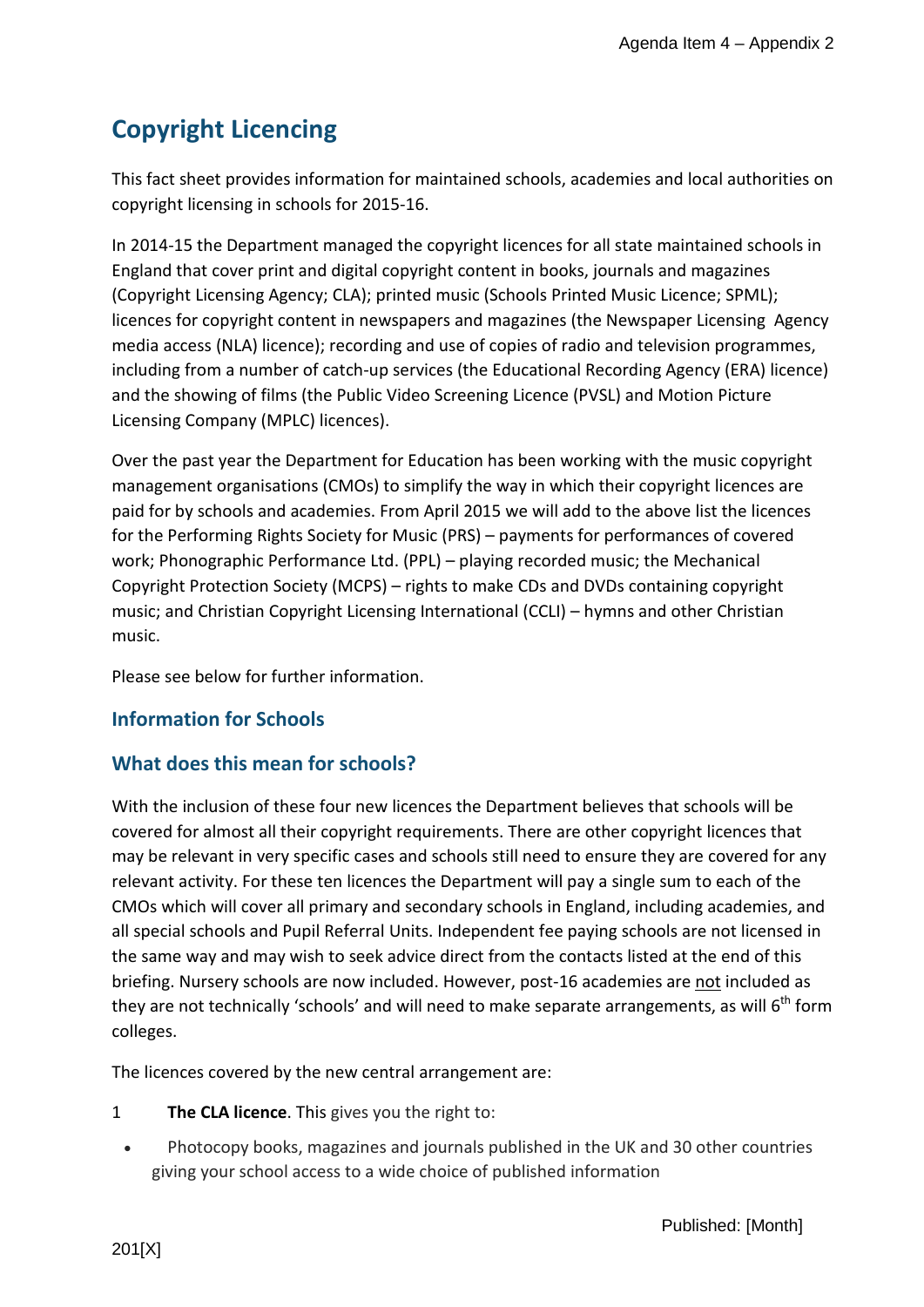- Make digital copies by scanning or re-typing for distribution to pupils, parents, teachers or governors, from titles published in the UK and USA plus a growing number of other countries
- Make copies of content from digital material including CD ROMs, electronic workbooks, online journals and included websites
- Use copies with digital whiteboards, VLEs and presentation software programs
- Copy photographs, illustrations, charts or diagrams where they are included in an article or an extract

2 **The School Printed Music Licence**. This covers the copying and distribution of a school's sheet music to school members for curricular uses and for those extracurricular activities that are not Collective Worship.

The licence permits schools to legally make copies of sheet music by any of the following means:

- 1. Photocopying
- 2. Scanning
- 3. Score-writing software programs
- 4. Notation by hand
- 5. Posting on a school VLE

The licence also allows the adaption of the musical work so that it can be performed by any instrumental and vocal arrangements that your school wishes to use.

3 **The Newspaper Licensing Agency Schools Licence**. This permits the copying of content from national, regional and local newspapers and certain news websites.

4 **The Educational Recording Agency licence**. This allows educational establishments to record radio and television broadcasts received in the UK and to access copies of such recordings on agreed terms. Teaching staff can also access and download material on a number of on demand catch-up services including BBC iPlayer, 4OD, Five On Demand and ITV Player and Five on Demand. The recordings can then be retained, stored and copied for educational purposes at the licensed establishment. From April 2014 it also allows an educational establishment to enable students to access licensed recordings and clips from them when they are working off site and connect to the schools site.

5 **The Public Video Screening Licence**. This is issued by Filmbank Distributors Limited who represent all of the six major Hollywood studios in the education sector, (Warner Bros. Sony Pictures, Disney, 20th Century Fox, Universal, Paramount Pictures) and many other leading Hollywood, Bollywood and Independent film studios and distributors including MGM, Lionsgate, Miramax and Entertainment Film. The PVSL is required where schools screen films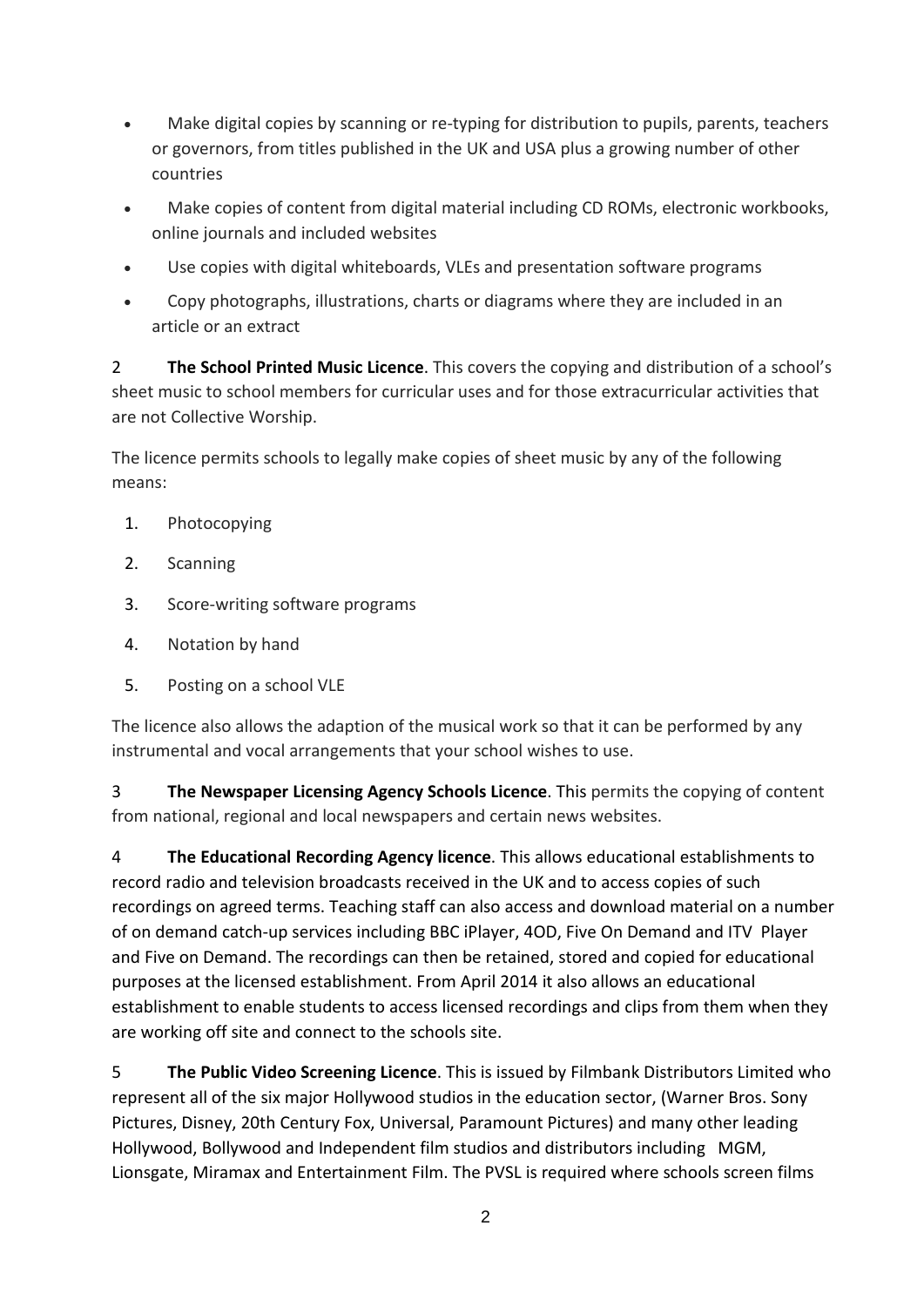from studios participating in the PVSL scheme on their premises for entertainment purposes. Under the PVSL scheme schools are able to screen films on DVDs that have been purchased or borrowed from legitimate UK outlets during the term of the licence. The PVSL does not cover screenings for commercial or fundraising purposes i.e. where a charge is made either directly or indirectly (e.g. selling tickets to screenings). In these circumstances please contact Filmbank directly via [info@filmbank.co.uk](mailto:info@filmbank.co.uk) who can provide you with a licence for this type of screening.

6 **The Motion Picture Licensing Company licence**. The MPLC licence is similar to the PVSL in that it allows for the non-educational screening of films on the premises of an educational establishment. MPLC represents represent over 400+ film and TV producers and distributors from major Hollywood studios to independent and foreign producers. Examples of the studios whose work is licensed by MPLC are National Geographic; the Discovery Channel; and the studios that own the rights to Bob the Builder and Angelina Ballerina. The MPLC licence does not cover: Commercially advertising the film title outside of the school; making a charge to view the film ; DVDs or downloads that are not a legal copy of the film or Outdoor screenings. If a school does wish to commercially advertise and/or make a charge to view a film, then they should apply for a separate Single Screening MPLC Movie Licence. For further information please visit: <http://www.themplc.co.uk/page/film-club-1>

7 **The Performing Rights Society licence.** The PRS licence covers performances of copyright music (including any associated words) which is controlled by The Performing Rights Society Limited (PRS for Music) or by any of the societies in other countries with which PRS for Music is affiliated.

8 **The Phonographic Performance licence.** The PPL licence is a collective licence authorising a school to play in public, or broadcast, all of its members' recorded music or music videos in the UK. Collective licences can also cover the copying of recorded music and music videos for certain purposes. Typical uses in a school would be: discos/end of term parties; telephone system music on hold; playing a record / radio / tape / CD / digital music player; school fetes (where music is being played) and Dance/Aerobics classes for students and staff only. The two licences are required by every school.

9 **The Mechanical Copyright Protection Society licence.** The MCPS 'Limited manufacture' licence covers the use of music in DVDs and CDs produced by the school and sold to parents, e.g. by the PTA, to raise funds for the school. The licence provides the right for all schools to make and sell up to 1,000 copies a year of DVDs or CDs containing music.

10 **The Christian Copyright Licensing International licence.** CCLI administers two licences. The Collective Worship Copyright Licence (CWCL) permits schools to type song words into a computer and store them for later use, e.g. to create a song words database for use with their song projection software; to create service sheets and hand-outs for pupils and staff; to create OHP acetates; and to audio/video record music from services for those unable to attend, or as a keepsake. The Collective Worship Music Reproduction Licence (CWMRL) is supplementary to the CWCL. It permits schools to photocopy the words and music of hymns and worship songs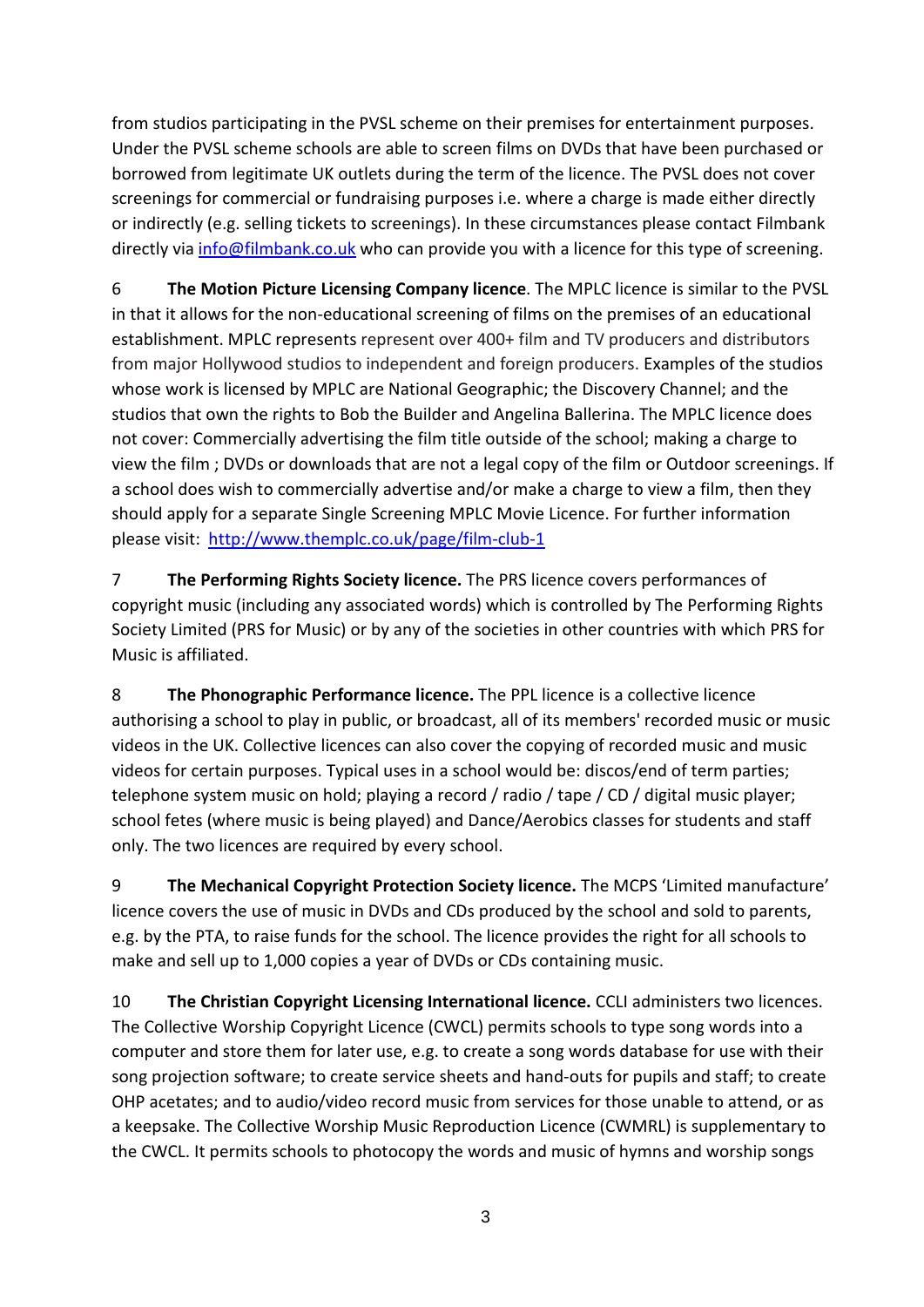directly from music publications and also to make customised arrangements of music for pupils using transposing instruments (typically wind and brass instruments).

These licences are required either by all (or by the vast majority) of schools and there will be no way for schools to 'opt out' of the licences.

## **Who is the licensee?**

The agreements between the DfE and the CMOs simply covers the administration of the licences. Each education establishment is a Licensee and as such responsible for ensuring that the terms and conditions of the licenses are adhered to by their staff.

## **Where is my licence?**

If you require a copy of your licence, please contact the individual copyright management organisations below.

## **Information about what the licences cover**

**What is the SPML and what content is covered?** 

<http://schools.cla.co.uk/your-cla-schools-licence/schools-printed-music-licence/>

**What is the CLA Licence and what content is covered?**

<http://schools.cla.co.uk/your-cla-schools-licence/what-can-be-copied/>

**What is the NLA Licence and what content is covered?**

<http://schools.cla.co.uk/about-your-licences/nla-schools-licence/nla-licence-documents/>

#### **What is the ERA Licence and what content is covered?**

General information about the ERA Licence is at: [www.era.org.uk](http://www.era.org.uk/)

#### **What is the PVSL and what content is covered?**

For more information on the PVSL see [www.filmbank.co.uk/pvsleducation](http://www.filmbank.co.uk/pvsleducation)

For a list of studios participating in the PVSL scheme go to: <http://www.filmbank.co.uk/pvslstudios>

**What is the MPLC licence and what content is covered?**

<http://www.themplc.co.uk/page/channel-overview-schools>

**What is the PRS licence and what content is covered?**

<http://www.prsformusic.com/SiteCollectionDocuments/PPS%20Leaflets/Schools%20leaflet.pdf>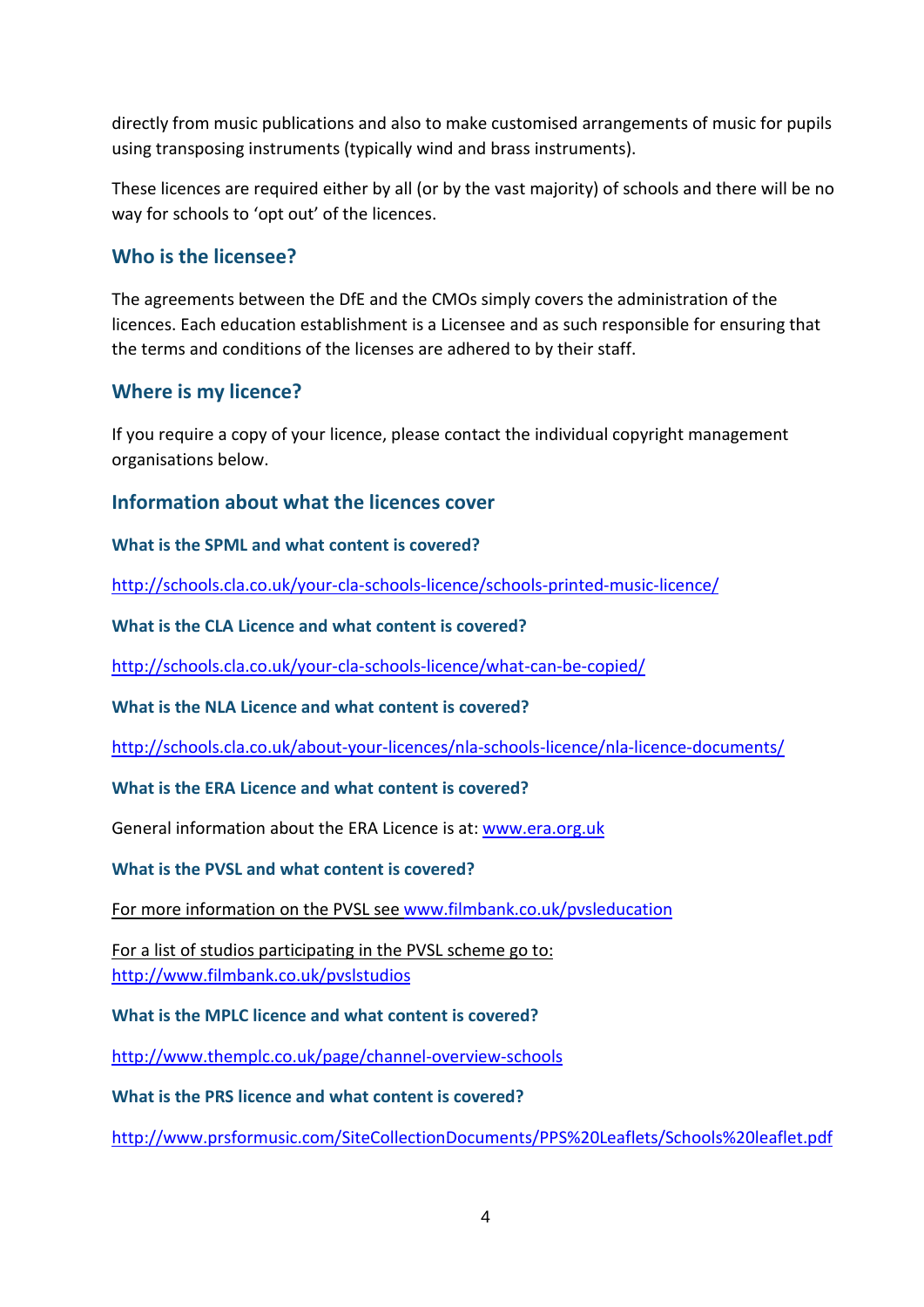#### **What is the PPL licence and what content is covered?**

<http://www.copyrightandschools.org/>

**What is the MCPS licence and what content is covered?**

<http://www.prsformusic.com/Pages/Rights.aspx>

**What is the CCLI licence and what content is covered?**

<http://schools.ccli.co.uk/>

#### **Does the DfE cover all copyright licences for the sector?**

The DfE has agreements with the above CMOs that cover their licences. Other licences may be required by your school for use of other content. More information can be found at: <http://www.copyrightandschools.org/>

## **Contacts**

Who should I contact?

- $\Box$  Terms and Conditions, rights and repertoire of the CLA, SPML or NLA Licence <http://schools.cla.co.uk/get-in-touch/contact-the-schools-team-at-cla/>
- $\Box$  Terms and Conditions, rights and repertoire of the ERA licence [www.era.org.uk](http://www.era.org.uk/)

 $\Box$  Terms and Conditions, rights and repertoire of the PVSL [www.filmbank.co.uk/pvslterms.](http://www.filmbank.co.uk/pvslterms)

For information on the PVSL, contact T: **01494 836 231** or email [pvsl@cefm.co.uk.](mailto:pvsl@cefm.co.uk) The licence terms and conditions for the PVSL can be found at: [http://www.filmbank.co.uk/images/80989/pvsl%20terms%20&%20conditions%20feb%](http://www.filmbank.co.uk/images/80989/pvsl%20terms%20&%20conditions%20feb%202013.pdf) [202013.pdf.](http://www.filmbank.co.uk/images/80989/pvsl%20terms%20&%20conditions%20feb%202013.pdf) By screening films from copyright owners licensed under the PVSL scheme, each school, agrees to be bound by and comply with these terms and conditions.

- $\Box$  Terms and Conditions, rights and repertoire of the MPLC <http://www.themplc.co.uk/page/contact-the-mplc>
- $\Box$  Terms and Conditions of the PPL licence can be found at: [http://www.ppluk.com/I-Play-](http://www.ppluk.com/I-Play-Music/Businesses/Why-do-I-need-a-licence/)[Music/Businesses/Why-do-I-need-a-licence/](http://www.ppluk.com/I-Play-Music/Businesses/Why-do-I-need-a-licence/)
- $\Box$  Terms and Conditions of the PRS licence can be found at: [http://www.prsformusic.com/users/businessesandliveevents/generaltermsandconditio](http://www.prsformusic.com/users/businessesandliveevents/generaltermsandconditions/Pages/default.aspx) [ns/Pages/default.aspx](http://www.prsformusic.com/users/businessesandliveevents/generaltermsandconditions/Pages/default.aspx)
- $\Box$  Terms and Conditions of the MCPS Limited Manufacture licence can be found at: <http://www.prsformusic.com/SiteCollectionDocuments/LM%20TandC.pdf>